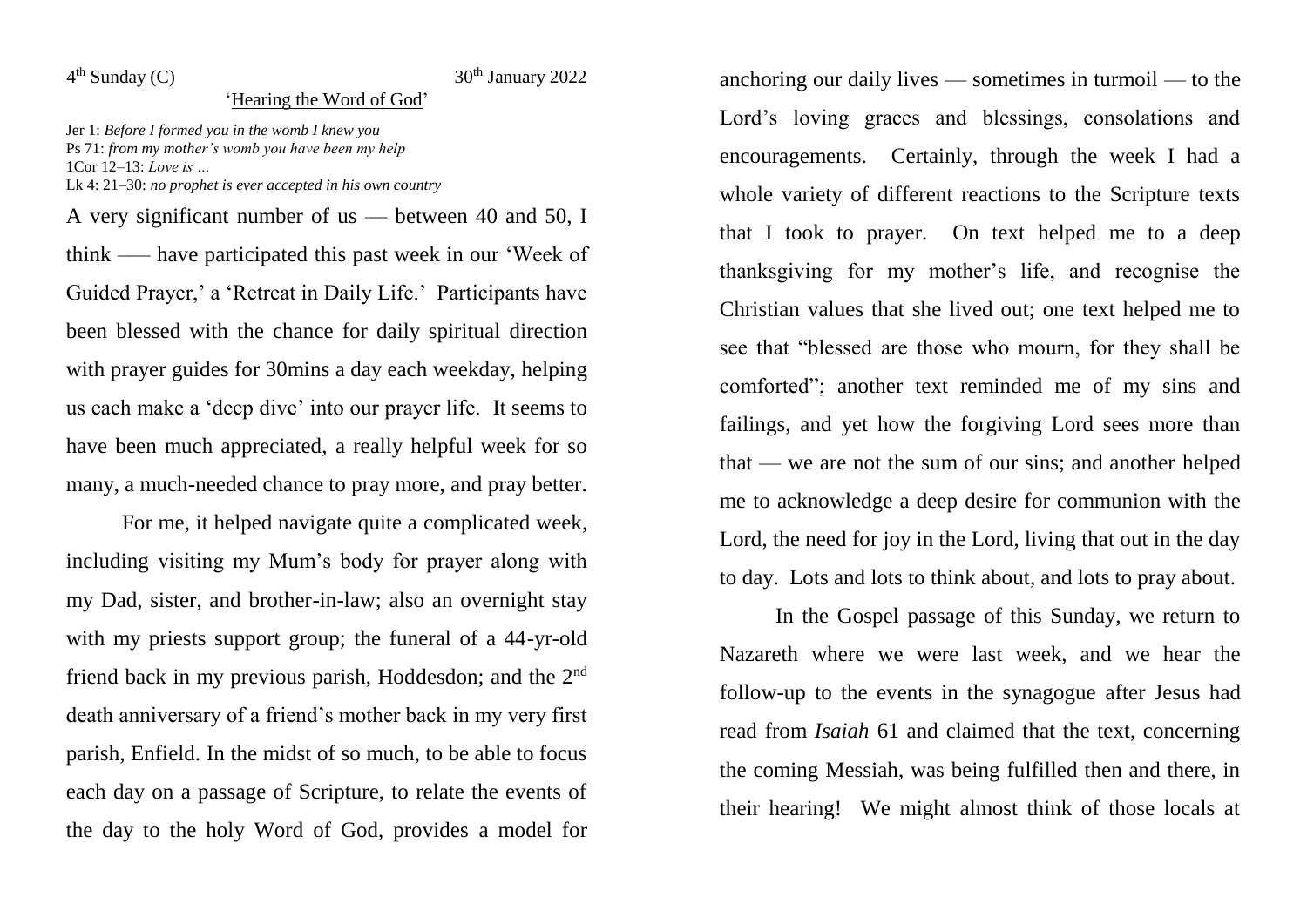Nazareth, fellow townsmen of Jesus, having the chance to be led in a reflection on that passage by no less a prayer guide than the Son of God Himself! Why is it that those verses of Isaiah provoke such a strong reaction in them, when interpreted by Jesus? It's a passage that they would have heard multiple times before; but this time they hear it with new ears. Our Lord brings their relationship to Scripture into the 'here and now,' as opposed to 'some vague time in the future, — so they are suddenly confronted with the prospect of the Messiah being already now in their very midst. Is it the supposed blasphemy that they react so violently to (Jesus's claim to be the Messiah)? Is it the fact that they want to keep Him to themselves, along with His miracles, and not have Him gadding off all around Galilee? Or is it specifically the guiding reference He makes to Elijah and Elisha also being 'prophets to the nations' and not just to Israel, the 'Chosen People'? Perhaps it is a combination of all three. Suddenly Scripture becomes for them a living reality, and not some archaic religious literature from centuries ago. The

Scripture comes alive when seen in the light of Jesus and with the gift of the Spirit. But in their case they choose to reject this new, living Scripture, the Word of God alive in their midst. What comes of that? Well, a violent premonition of what will actually happen later on, 3 yrs later, not in Nazareth but in Jerusalem: He is taken out of the city, taken to the brow of a hill, where His brutal death awaits. On this occasion, in Nazareth, he slips form their clutches, but the intimation is there — a brutal death does ultimately await Him.

What is our response to this episode, then? What brings us to listen to Scripture read, and enter into it with a prayerful heart, finding peace, challenge, forgiveness, acceptance, renewed joy, or mission … rather than wanting to hustle our prayer guide out of the town up to the brow of the hill with deadly threats? (Thankfully, that is one of the advantages of having prayer guides on 'Zoom,' of course!)

As we imagine sitting in that synagogue, hearing Our Lord delivering this majestic text, we too want to marvel at the gracious words that came from His lips. But